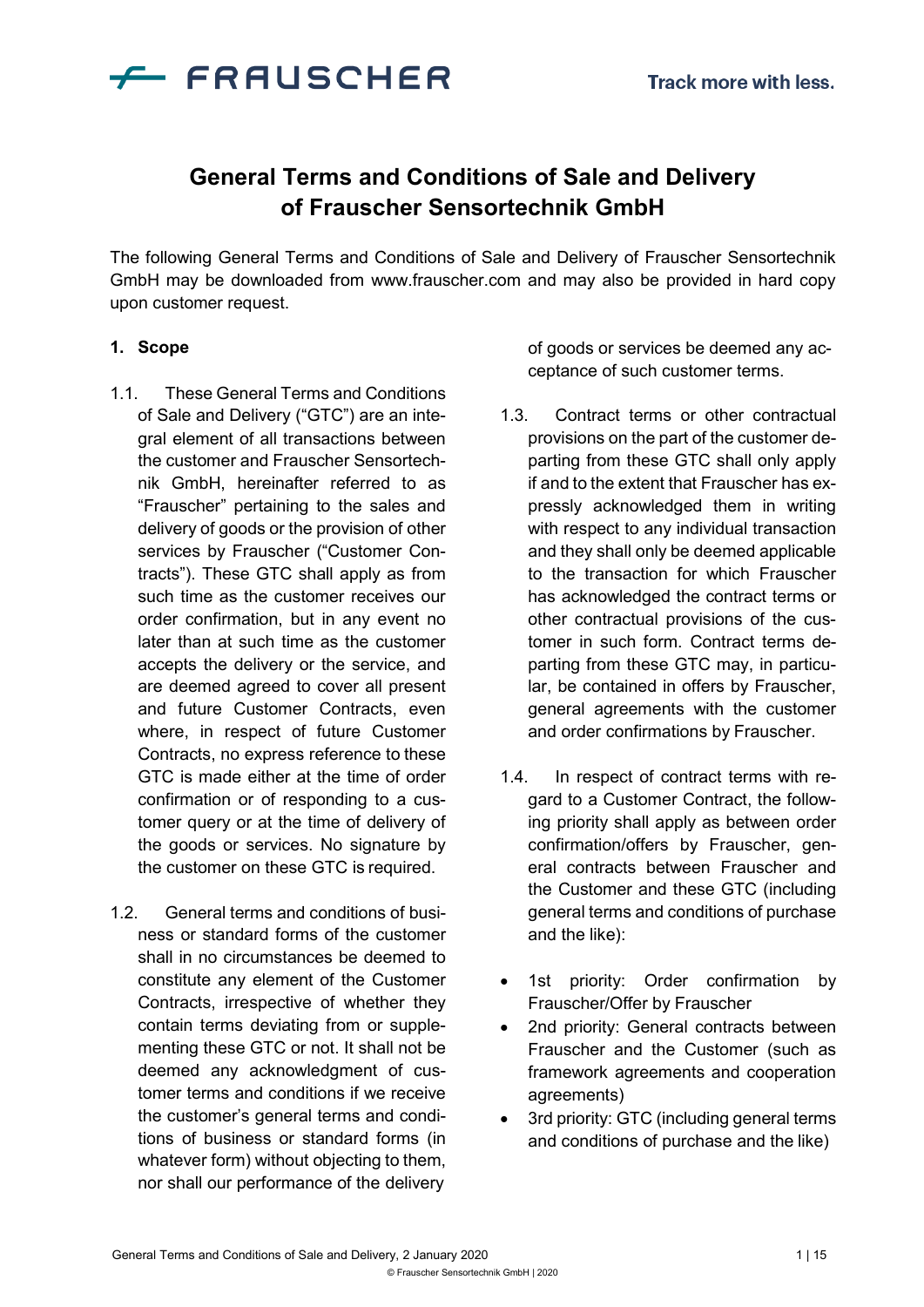

Where contract terms in the above-referenced documents are in conflict, the terms of the document which is ranked higher in priority shall prevail (thus, for example, terms in order confirmations and offers by Frauscher shall prevail over the terms of general contracts between Frauscher and the Customer). Terms in documents of lower priority which supplement, i.e. do not conflict with, other documents, shall be deemed applicable to documents of higher ranking, although even when applying such supplemental terms the contract term of the higherranking document shall in each case take precedence (thus, for example, in the case of order confirmations, supplemental terms of general contracts between Frauscher and the Customer shall be deemed to rank higher in priority and prevail over supplemental terms in the GTC).

## **2. Offer, formation of contract, written form requirement**

- 2.1. Frauscher's offers shall at all times be deemed subject to change and without obligation even where Frauscher specifies prices, deadlines or furnishes other specifications in such offers. This shall apply irrespective of whether an offer of this kind is made on the basis of an enquiry by a customer or without any such enquiry. Frauscher shall not be deemed bound by contract until such time as it forwards its written confirmation of order pursuant to section 2.3.
- 2.2. Where the customer places an order (in response to notice or similar statement by Frauscher or without any such previous communication), the customer shall be deemed bound by its order until

such time as Frauscher confirms or rejects the order, but in any event for a 21 day period.

- 2.3. Orders received by Frauscher pursuant to section 2.2 hereof (both initial orders and follow-up orders) shall only be binding on Frauscher at such time as Frauscher sends its written order confirmation. Amendments and addenda to any order accepted by Frauscher shall not be valid unless Frauscher furnishes written confirmation thereof.
- 2.4. Where Frauscher's order confirmation deviates from the customer's order, the customer shall be deemed to acknowledge the deviation from the original order if the customer fails to object to it within 14 days of receipt thereof.
- 2.5. Information contained in catalogues, brochures and the like as well as Frauscher's other verbal or written statements shall only be deemed to govern where Frauscher has expressly confirmed them in its written order confirmation.

# **3. Delivery**

- 3.1. Where Frauscher's written order confirmation under section 2.3 hereof or other communication under section 2.1 hereof do not contain any details in respect of delivery, the parties are deemed to agree to delivery FCA pursuant to IN-COTERMS. FCA place of delivery is Gewerbestraße 1, 4774 St. Marienkirchen, Austria.
- 3.2. Unless otherwise agreed, Frauscher's obligation to make delivery shall include standard packaging suitable for transport, but it should be noted that packaging for shipment by sea vessel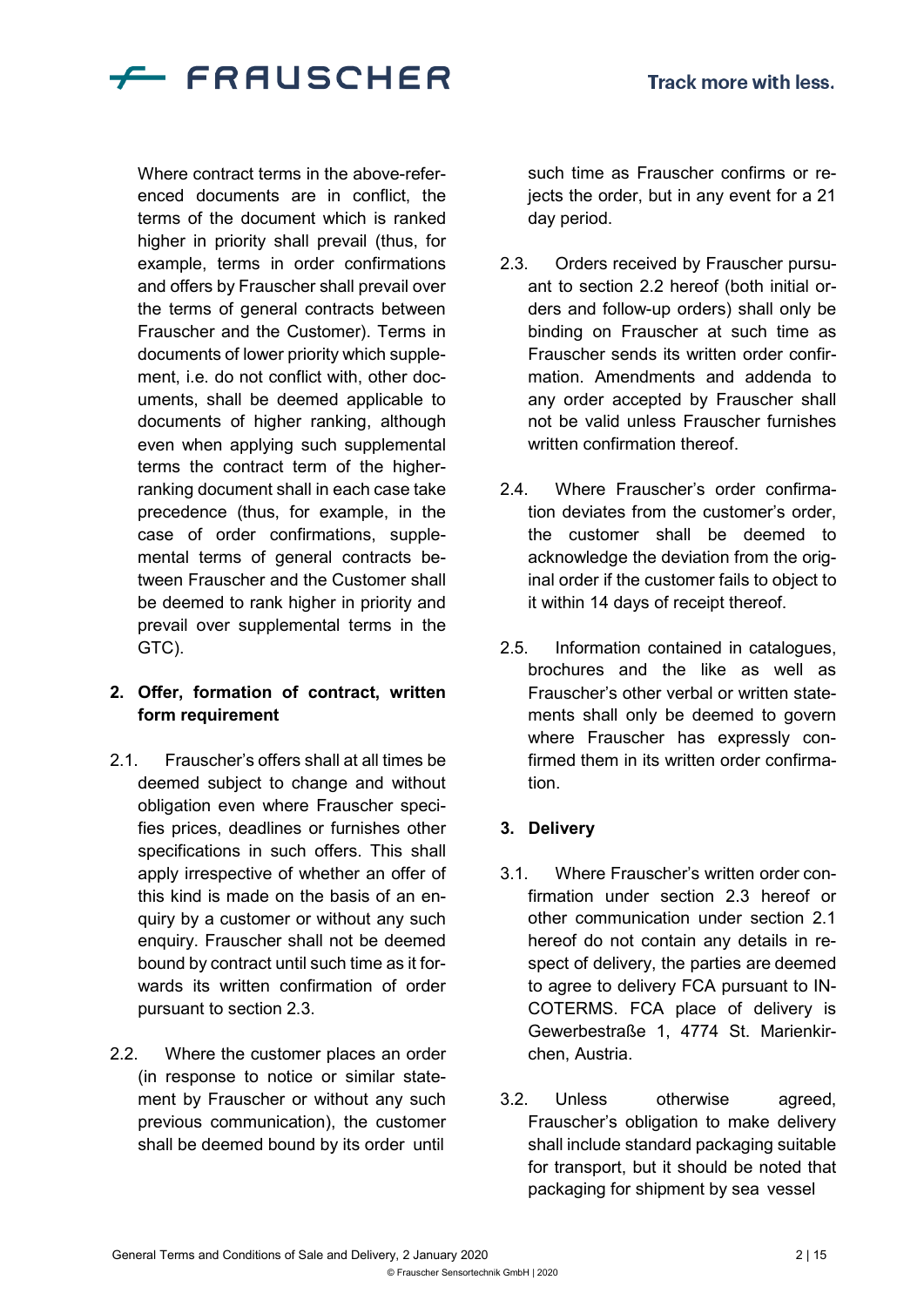

does not constitute standard packaging and Frauscher will only undertake such packaging upon special agreement and for an extra charge. With respect to the conclusion of the forwarding agreement, FCA INCOTERMS shall apply. FCA shall likewise apply in respect of insurance cover, and the customer shall bear the entirety of the insurance costs in the event that Frauscher enters into transport insurance for transport of the goods. Upon delivery FCA, the risk of loss and damage to the goods forwarded, as well as the costs thereof, are deemed to pass to the customer.

3.3. Frauscher is authorised to effect partial delivery and invoice deliveries in instalments.

#### **4. Delivery period, default**

- 4.1. Unless an agreement has been made by the parties with respect to a specific calendar date, the delivery period shall begin on the latest of the following dates:
- The end of the day on which the order is confirmed;
- The end of the day on which the customer delivers its complete technical specifications to Frauscher (where Frauscher's performance of the order is agreed to be dependent on the customer's delivery of documentation) and final resolution of all technical details of the order;
- The end of the day on which Frauscher receives any downpayment or security (letter of credit, bank guarantee, etc.) prior to execution of the works.
- 4.2. Where amendments to a Customer Contract are subsequently agreed, a new, reasonable delivery period shall be agreed, or the delivery period shall be

deemed automatically extended by reasonable time in the absence of any agreement to the contrary. In addition, in the event of a force majeure event (within the meaning of section 4.4) and in the event of a breach of the customer's duty of cooperation or other contract breaches by the customer under the Customer Contract, delivery periods shall be deemed interrupted for the duration of the interrupting event in question, such that no default in delivery shall be deemed to arise. In such cases, Frauscher shall be entitled to set a reasonable grace period and upon the expiry thereof to rescind the Customer Contract. In the event of interruptions due to force majeure, both Frauscher and the customer are entitled to set a reasonable grace period and upon the expiry thereof to rescind the contract if the delivery of the goods is delayed by more than three months as a result of the force majeure event. In any case and without exception, including in these cases, the customer shall not be entitled to assert any claims for damages or other legal claims. The foregoing applies even if the events occur at a point in time at which Frauscher is itself in default.

4.3. Unless an express agreement has been made between the parties with respect to fixed-deadline delivery dates, delivery dates shall be deemed approximate and without obligation. Agreement with respect to a delivery date/date of performance shall not be deemed to constitute a fixed-term transaction [Fixgeschäft]. Frauscher is also entitled to effect deliveries early. Where delivery dates have been confirmed by Frauscher, Frauscher is permitted to exceed such delivery dates by up to 14 business days by furnishing written notification to the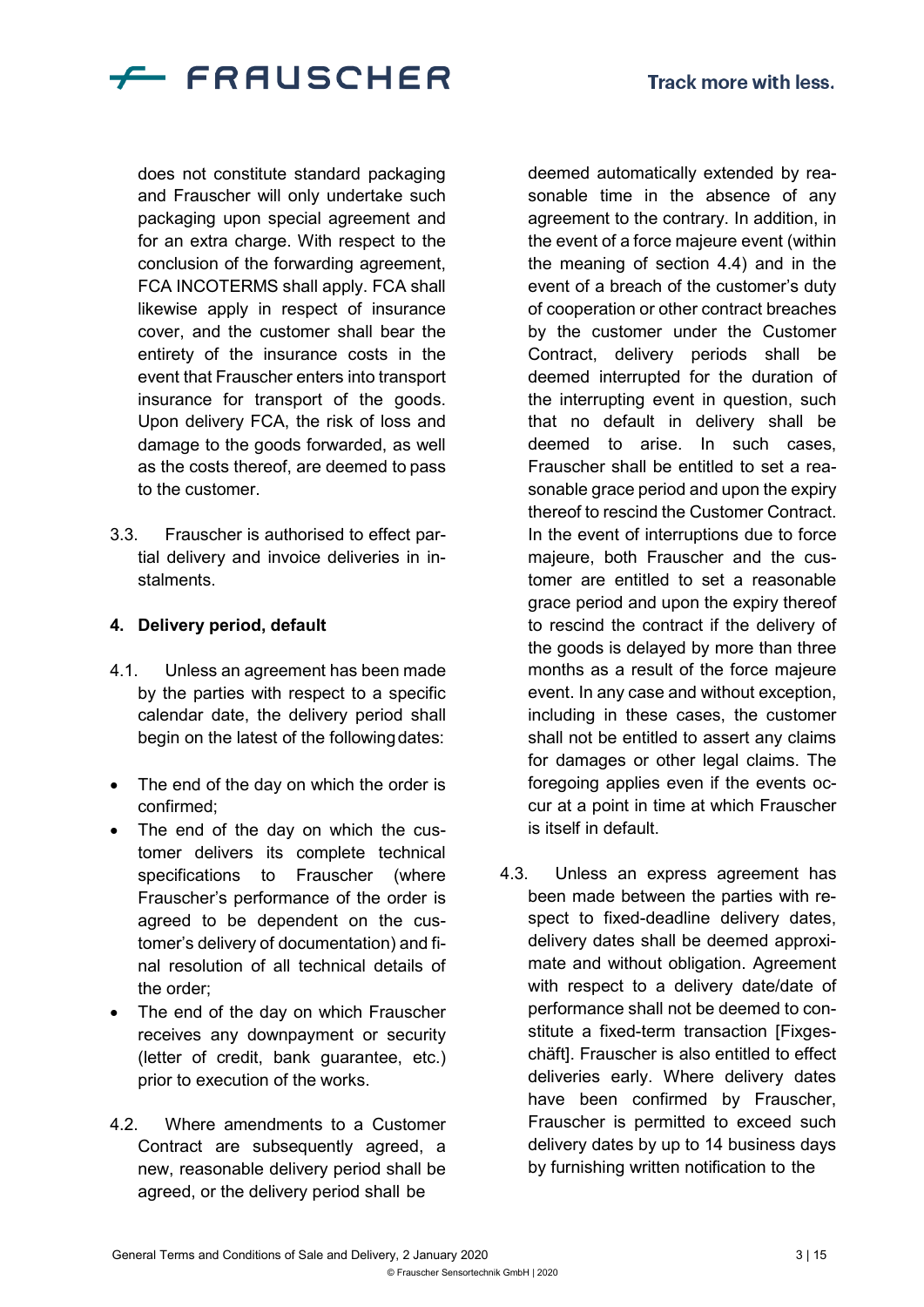

customer, without the customer being entitled to derive any consequences of default of any kind whatsoever therefrom. In the event of any failure to meet a delivery date beyond the foregoing (default), the customer shall only be entitled to rescind the contract with respect to the quantity affected by the default if it sets a reasonable grace period of at least four weeks prior thereto. The grace period shall begin upon the date on which Frauscher receives the customer's letter, which the customer shall forward to Frauscher by recorded delivery (eingeschriebener Brief). With the exception of contract rescission under this section 4.3, any delays in effecting deliveries shall not be deemed to entitle the customer to assert any claims, irrespective of the legal basis thereof.

- 4.4. "Events of force majeure" shall be deemed to include, in particular, but not be limited to, the following events:
- all impacts stemming from forces of nature such as earthquake, lightning strike, frost, wind storm, flood;
- war, travel warnings of the Austrian Foreign Ministry, the entry into force of statutes or statutory amendments, interventions by public authorities, seizures, disruptions or destruction by means of transport (for which no liability is accepted as a matter of principle), prohibitions on export, import and transit, national and international foreign trade law provisions, embargos and other sanctions, international payment restrictions, breakdowns in the supply of raw materials and energy sources;
- business disruptions, such as through explosion, fire, strikes, sabotage and all other events which could not have been avoided or could only have been avoided

at unreasonable cost or by means which are not commercially reasonable.

## **5. Duty of acceptance, default of acceptance, passage of risk**

- 5.1. The customer must immediately call for and accept custody of goods Frauscher has notified the customer are ready for shipment (and the customer must identify its freight carrier or other person accepting custody thereof); otherwise Frauscher shall be entitled to store the same in its free discretion at the customer's cost and risk and immediately invoice the customer therefor. The Customer Contract shall thereupon be deemed fully performed on the part of Frauscher. The same shall apply where the parties have agreed that the customer is entitled to issue a call-off order for the goods during a defined period and the customer fails to do so within such period or where the delivery is delayed due to the customer's lack of the necessary space or technical prerequisites.
- 5.2. The risk of accidental destruction and accidental damage is deemed to pass to the customer at the time of delivery pursuant to the FCA INCOTERMS which are applicable pursuant hereto, or in cases of default referenced in the FCA INCO-TERMS. Where grounds of interruption as set out in section 4.2 are present or if the goods are deemed 'shipped' within the meaning of the 'deemed performance' pursuant to section 5.1, the risk shall pass to the customer at such time as the customer receives Frauscher's notification of its readiness to ship. The foregoing shall also apply where Frauscher organises and manages the shipment at the customer's request and expense. Where the customer is in default of acceptance, upon expiry to no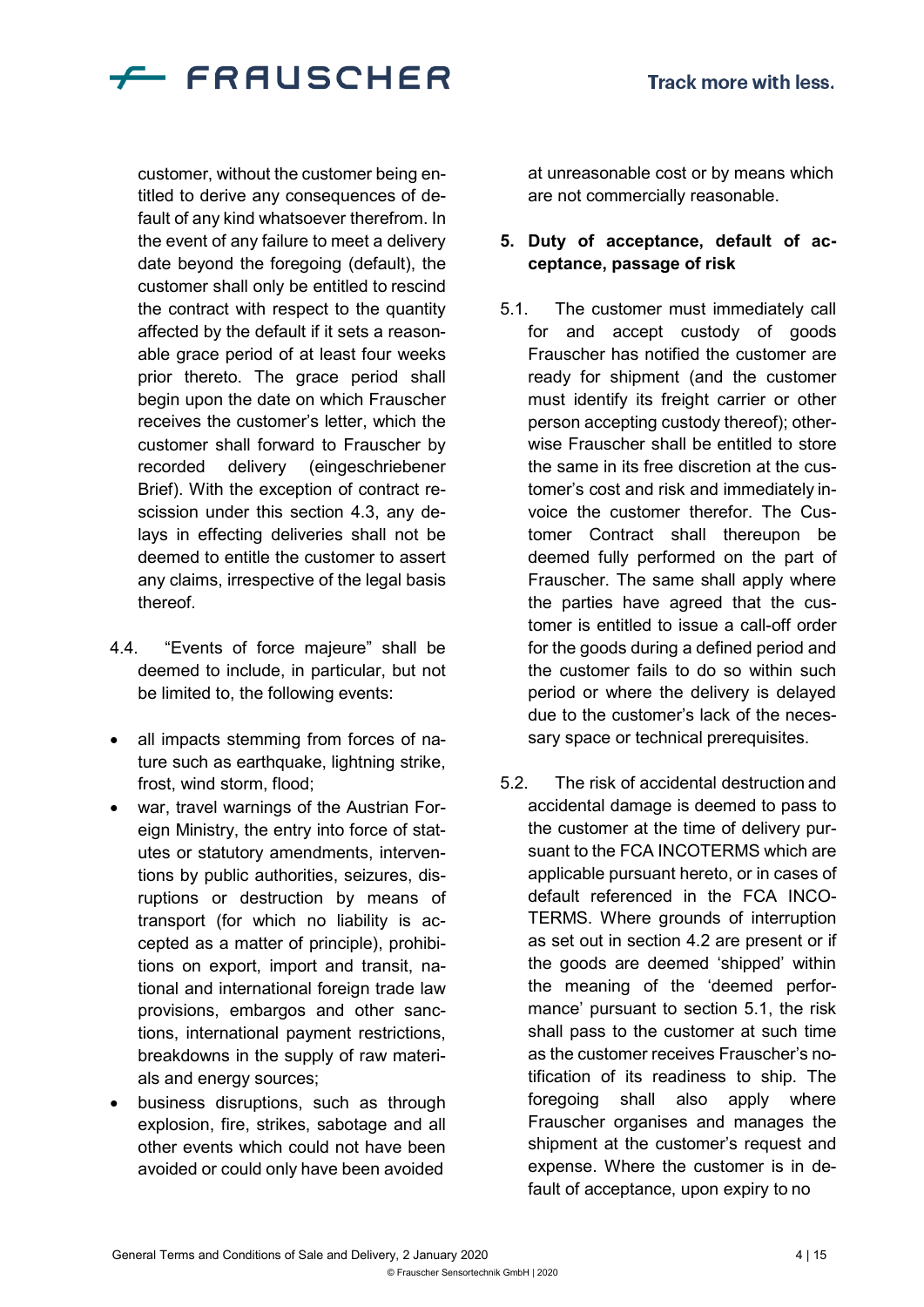

avail of a grace period of at least two weeks, which Frauscher shall set in writing, the customer shall pay to Frauscher a contractual penalty of 1% of the net order value, irrespective of fault. Frauscher's right to assert a claim for actual damages exceeding the amount of the contractual penalty shall remain unaffected thereby.

- 5.3. Every shipment of goods shall be deemed to have been delivered in proper condition to the freight forwarder or such other person as the customer has designated. Until proof of the contrary is furnished, any damage to the goods shall be deemed to have occurred during shipping. Irrespective of the INCOTERMS clause agreed by the parties in the particular case, Frauscher shall not bear any liability for any losses whatsoever arising during shipping or as a result of delays during shipping.
- 5.4. Manuscripts, originals, drafts, sketches, samples, models, films and other documentation or goods provided to Frauscher are deemed to be stored by Frauscher exclusively at the risk of the customer. Insurance of these goods against any risk whatsoever is exclusively the customer's responsibility. Frauscher shall have no liability whatsoever for any damage to or loss of such items except where Frauscher has, by its gross negligence, occasioned the damage or loss of the item.

#### **6. Prices**

6.1. Frauscher's prices are quoted in the currency set out in its offer, and absent any such specific reference, they are deemed quoted in euros. Where offers are made in currencies other than the

euro, Frauscher reserves the right to adjust the prices to take account of currency fluctuations relative to the euro occurring on or before the date of delivery (in the event of a default of payment by the customer: on or before the date of payment).

- 6.2. Frauscher shall invoice the customer based on its prices valid on the date of delivery, plus VAT (at the statutory rate as applicable from time to time). Frauscher's prices as indicated are quoted ex-works 4774 St. Marienkirchen, Austria. If public charges, taxes or other levies are charged in connection with the delivery of the goods, the customer shall bear the cost of these. The customer shall likewise bear the cost of any packaging exceeding standard packaging (such as for sea freight). Any cash discounts, rebates, etc. granted to the customer are calculated based on Frauscher's sales prices (net of VAT).
- 6.3. The agreed prices are based on Frauscher's production costs as of the date of its written confirmation of order. In the event of a change of the prices of materials and energy, wages, freight charges, customs duties, taxes and other costs with an impact on price, Frauscher reserves the right to make an adjustment to its cost structure at the time of delivery. Where Frauscher enters into a contract without specifying the price, the price applicable to the goods delivered in effect on the date of delivery or production of the goods for delivery shall be charged.
- 6.4. Supplemental costs occasioned by subsequent change orders issued by the customer (provided that Frauscher acceded to the change order request) shall be borne by the customer. In addition, Frauscher shall be entitled to invoice the customer for additional costs due to any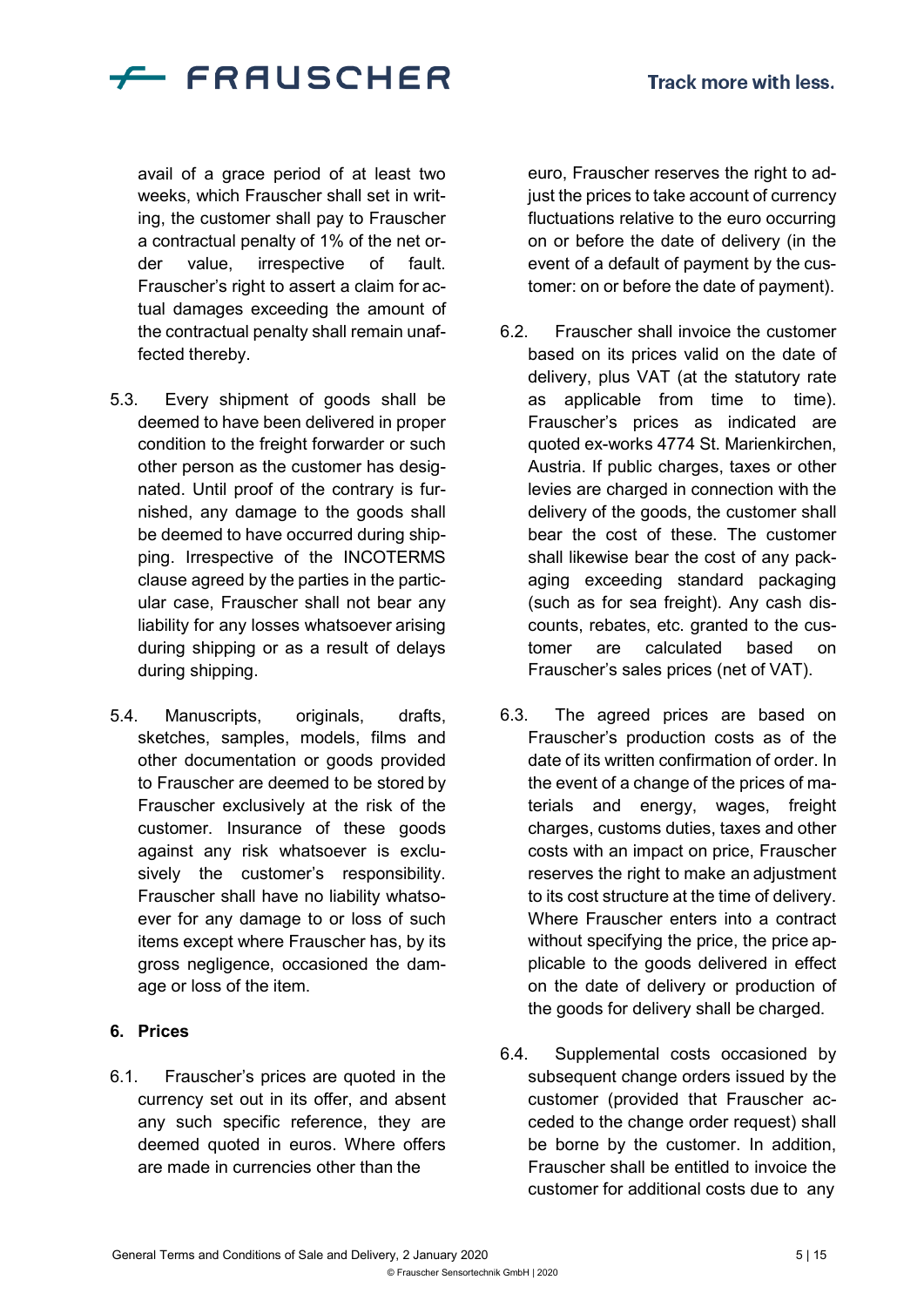

delay for which Frauscher bears no fault, in particular for delays attributable to resolving issues of the technical or legal prerequisites to delivery, warehousing costs due to a breach of the customer's duty of acceptance, or costs of Frauscher arising due to overtime, night or weekend work requested by the customer.

#### **7. Payment, default of payment, set-off**

- 7.1. Absent any agreement to the contrary in the order confirmation or the delivery contract, the customer shall pay the amounts of invoices (including with respect to partial deliveries and deliveries made under addenda) to Frauscher within 30 calendar days of the date of the invoice; any bank charges or other charges in connection with bank transfers, documentary collections or documentary letters of credit shall be charged to the customer. The payment date shall be deemed the date of Frauscher's receipt of the funds or the date on which the funds are received at Frauscher's payment office. Any rebates, bonuses and cash discounts shall be contingent on the customer's complete and timely payment.
- 7.2. Frauscher reserves the right to require advance payment for delivery of the goods. No payments are accepted by bill of exchange or cheque, and shall not be deemed to satisfy the customer's payment obligation. Any rebates, bonuses and cash discounts shall be contingent on the customer's complete and timely payment.
- 7.3. The customer shall only be entitled to set off any claims it may have against Frauscher against Frauscher's claim for the purchase price if and to the extent

that the customer's counterclaim is undisputed or has been determined by res judicata court judgment. The customer shall only have a right of reservation based on claims arising out of the same contractual relationship.

- 7.4. Where a complete or partial default of payment of an invoice which is due and payable on the part of the customer occurs or where insolvency proceedings are opened over the customer's assets, Frauscher shall be entitled to immediately accelerate the entirety of its outstanding purchase price claims, including such claims as may arise from other contractual relationships or other orders, notwithstanding potential later due date or value date (acceleration), or to demand the furnishing of sufficient security by the customer. In addition, Frauscher shall be entitled to defer performance of its obligations until such time as the outstanding payment (or other contractual performance) has been made.
- 7.5. In the event of a default of payment by the customer, default interest pursuant to § 456 of the Austrian Entrepreneurial Code [UGB] shall be charged, and the customer shall reimburse Frauscher for all of its pre-litigation costs (in particular: dunning and collection charges and solicitor's fees). In all such cases, Frauscher's further and other claims (including its claims for compensatory damages) shall remain unaffected thereby.
- 7.6. Where no payment is made within a reasonable grace period from the date on which default arises and Frauscher has set a deadline for payment and threatened to rescind the contract, Frauscher shall be entitled (notwithstanding its rights under section 8 of these GTC –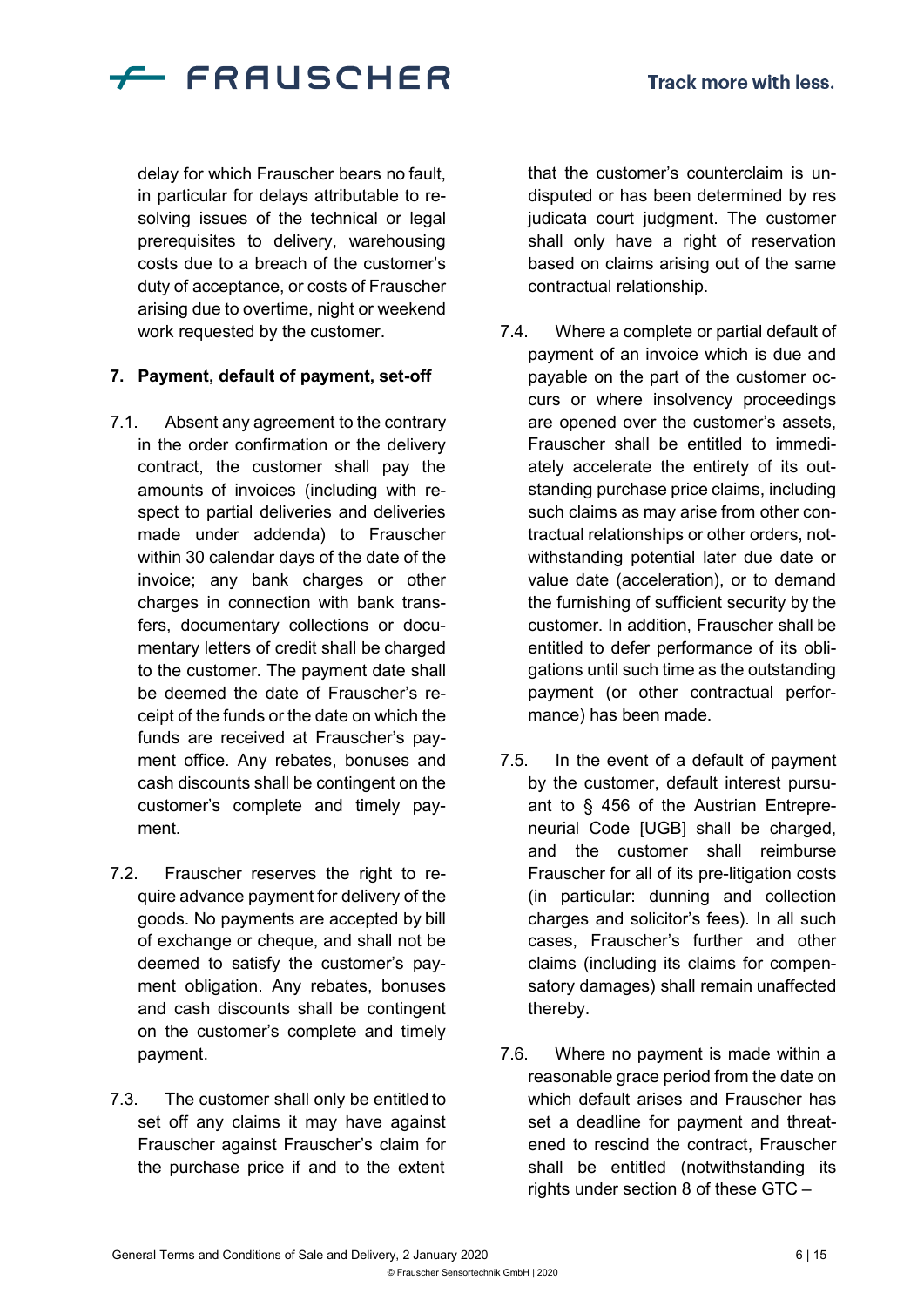

Reservation of title) to rescind the Customer Contract and to repossess the goods it has delivered to the customer, asserting all of its expenses for doing so as well as reasonable compensation for diminution in value of the goods. Where Frauscher avails itself of its right of repossession, the customer shall ship the goods or, at Frauscher's option, shall package the goods in shipment-ready condition and hold them ready for Frauscher's collection. Furthermore, in such case, the customer shall pay to Frauscher its project-specific special expenses (such as control cabinet wiring) without delay following Frauscher's notification of the costs thereof.

- 7.7. On export transactions, the customer shall be obliged to return the originals of all export and customs documents to Frauscher; the customer shall otherwise be obliged to pay any customs duties or other charges which may be levied.
- 7.8. Prohibitions on assignment of receivables the customer may issue shall not apply to Frauscher.

#### **8. Reservation of title**

- 8.1. Every delivery of goods made by Frauscher shall remain Frauscher's property until such time as the entire amount of the invoice (including ancillary charges such as interest and costs) has been fully paid. The customer is obliged to arrange for separate safekeeping and proper storage of goods subject to Frauscher's reservation of title and to insure such goods in line with their value.
- 8.2. The customer is not authorised to treat or process the reservation of title goods; the customer shall only be permitted to pledge or transfer ownership

thereof by way of security with Frauscher's prior written consent. Where the reservation of title goods are processed, melded or comingled with other materials, Frauscher shall acquire coownership in the new item of goods created thereby pro rata in proportion to the value of the goods supplied by Frauscher relative to the other material. In all such cases, the customer is deemed the custodian of the property and obliged to cooperate in all measures necessary or useful in order to protect Frauscher's property.

- 8.3. Throughout the period of Frauscher's reservation of title, the customer shall notify Frauscher without delay of any charges and other interventions by third parties relative to the reservation of title goods and of any damage or loss with respect to the same, and shall bear/reimburse Frauscher for all costs arising in connection with the enforcement of Frauscher's property rights. The customer shall be liable to Frauscher for all losses arising out of its failure to give notice or for any belated notice.
- 8.4. The customer is deemed to assign, now and in advance, all receivables arising from the sale of the reservation of title goods to Frauscher. Upon Frauscher's request, the customer shall be obliged to disclose to Frauscher the name and address of its end customers as well as the existence and amount of any receivables arising from such sale. The customer shall furthermore be obliged to note this assignment in its books and to furnish documentary evidence thereof to Frauscher upon request. Frauscher is authorised to disclose such assignments to the respective third-party debtors at any time. Until revocation by Frauscher, the customer shall be deemed authorised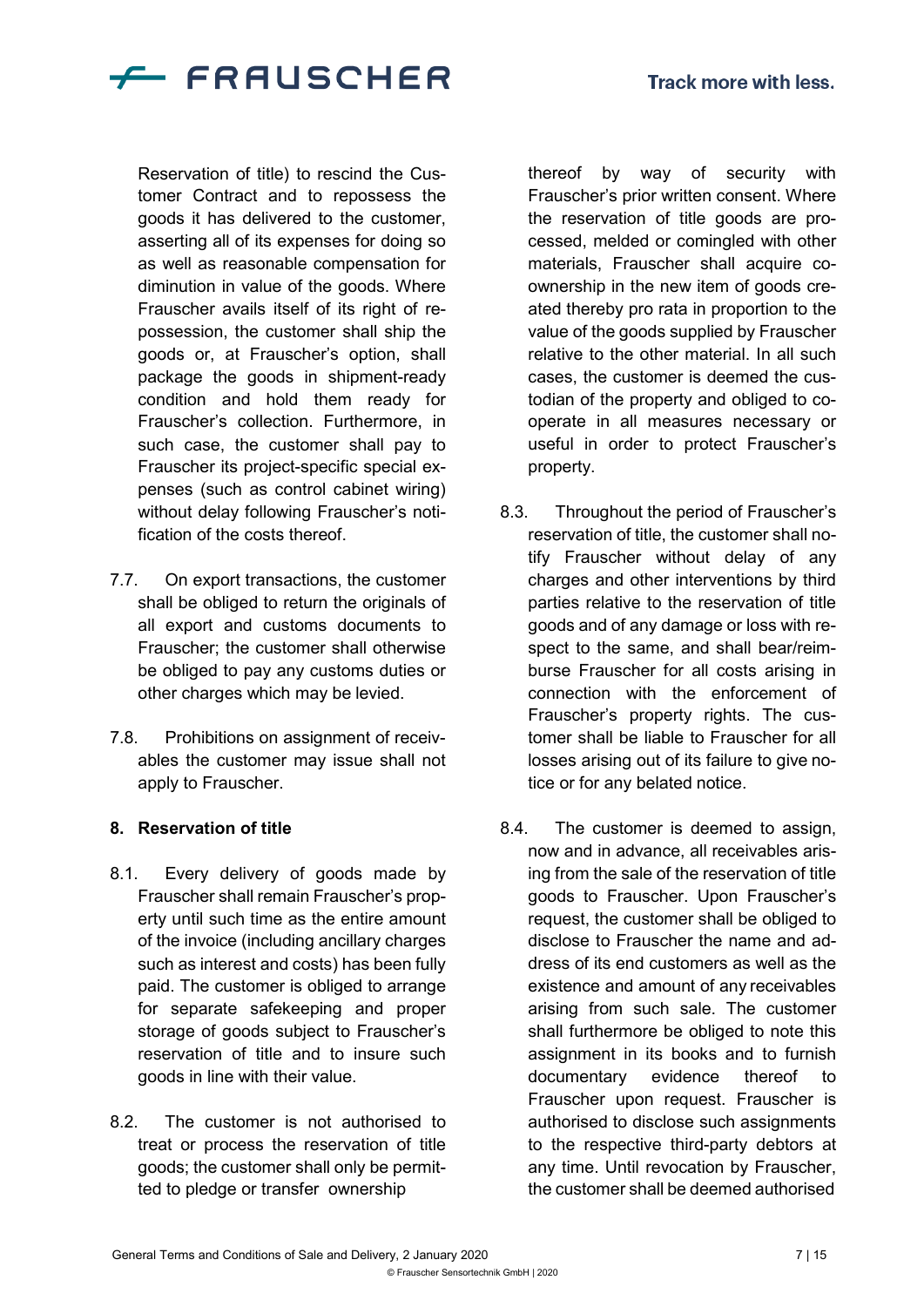

to collect receivables it has assigned to Frauscher in its own name, but for Frauscher's account, without this being deemed to modify in any way Frauscher's exclusive entitlement to the receivable. The customer is not entitled to assign receivables arising out of its resale of reservation of title goods to third parties.

8.5. Frauscher's assertion of its reservation of title shall not require any rescission, shall not be deemed the equivalent of a rescission of the contract, and shall not be deemed to relieve the customer of its obligations. The customer shall only have a claim to a credit of the proceeds of sale (by sale on the open market) of the reservation of title goods. Any and all costs incurred by Frauscher by repossession of the goods (shipping costs etc.) shall be charged to the customer.

#### **9. Warranty**

- 9.1. Within the limitation periods set out in section 17 hereof, pursuant to the terms set out hereinafter, Frauscher shall be obliged to remediate and rectify all such defects as impair the functionality of the goods, which were already present at the time of delivery and were due to a defect in manufacturing or design by Frauscher or of the material furnished by Frauscher.
- 9.2. The customer shall inspect the goods received by it at once to verify that they are free of defects. Any defects of which the customer has not given immediate notice to Frauscher or of which the customer has not given notice within seven days of the arrival of the goods at their destination, at the latest, in writing and precisely indicating the defect, shall be deemed approved. In such cases, the customer's right to assert any claims for

statutory warranty and/or compensatory damages and its right to challenge the transaction for mistake based on defects shall be deemed forfeited. Excepted herefrom are defects which could not have been discovered within that sevenday period, despite careful scrutiny by the customer. Such defects shall be deemed approved by the customer if the customer fails to give notice thereof in the manner described above within seven days of discovery thereof. The customer's warranty claim shall only arise where the customer has given written notice to Frauscher without delay of the defect which has appeared and has furnished a detailed description thereof. To the extent the loss arising is deemed under FCA INCOTERMS to fall within the sphere of risk to be borne by Frauscher, the customer shall be obliged to assert any claims Frauscher may have vis-à-vis the freight forwarder, shipper or transport insurance provider without delay, but within seven days of the arrival of the goods at their destination, at the latest, or in the event it learns thereof at a later point in time, then without delay upon learning thereof. § 924 of the Austrian Civil Code [ABGB] (presumption of defectiveness) shall not apply. Defects as to a portion of the goods delivered shall not entitle the customer to object to the entire delivery.

9.3. Subject to section 9.4 hereof, supplemental performance shall, as a general rule, be rendered at the place of performance as defined in section 7.1 hereof. Thus, in the case of a timely complaint pursuant to section 9.1 hereof, the customer shall consult with Frauscher and return the goods to Frauscher for its inspection of the asserted defects.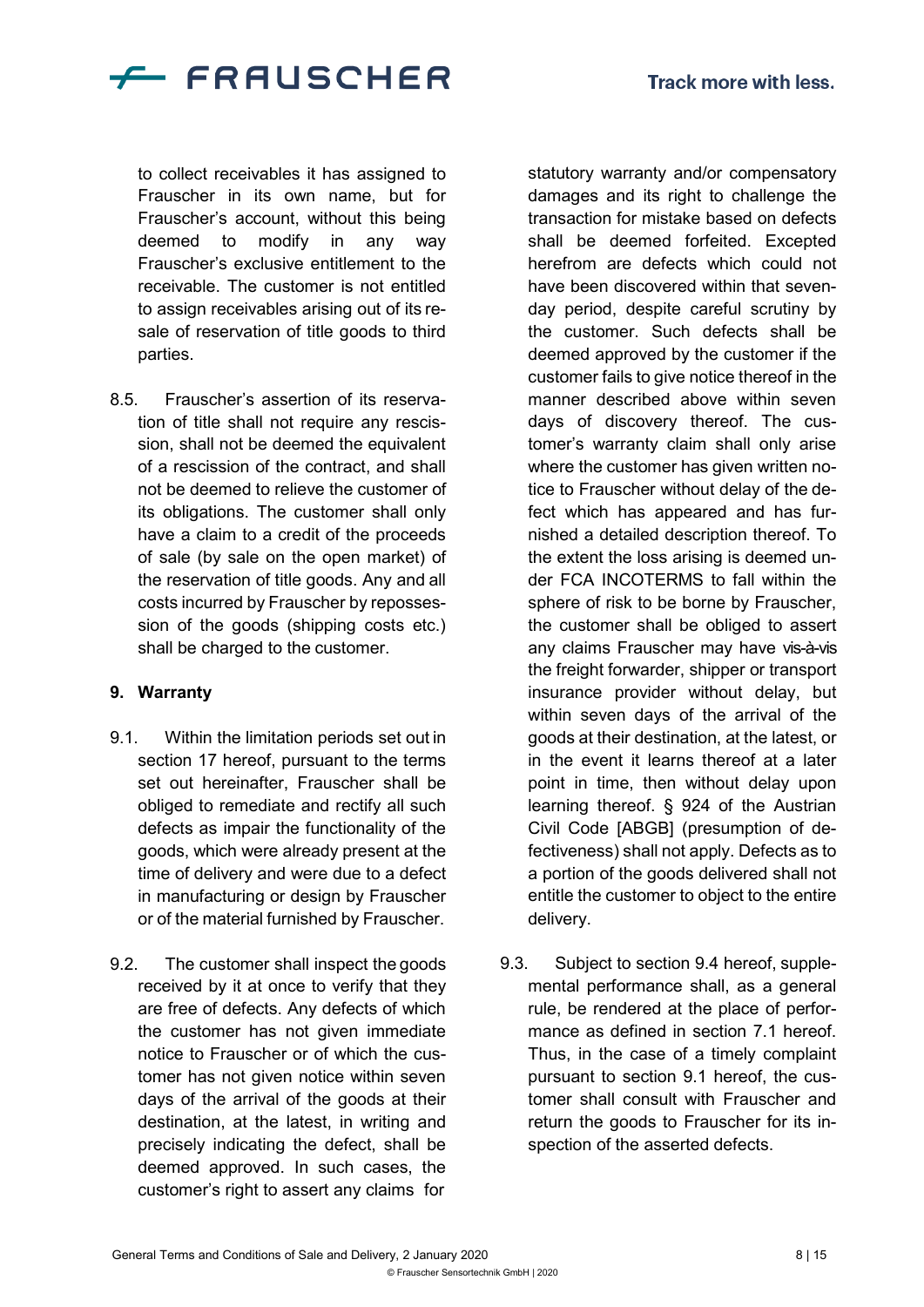

- 9.4. Where the goods or services have been subsequently relocated to another location, then, at Frauscher's option, supplemental performance may also be rendered at such other location. Frauscher shall bear expenses exceeding the costs of supplemental performance at the place of performance where it renders supplemental performance at a location other than the place of performance (=additional costs), except where the supplemental performance at another location is rendered at the customer's express request (who in such case shall bear the costs thereof).
- 9.5. The customer may not derive any claims or legal consequences as a result of Frauscher's acceptance of goods returned to it. Likewise, Frauscher's inspection of the defect shall not give rise to any claims on the part of the customer or other legal consequences. In the event of an unjustified complaint for defects, the customer shall, in any event, bear the costs of shipping incurred for shipping/returning the goods as well as any other expenses which may arise.
- 9.6. In the event of well-founded complaints for defects within the warranty period, Frauscher shall be entitled to avoid any claim of the customer for abatement of the purchase price by remediating the defect or supplying replacement goods. The customer shall have no warranty claims exceeding the foregoing; in particular, it shall have no claims to abatement of the price, rescission or cancellation. The customer shall not be authorised to rectify the defect itself or to cause a third party it has engaged to do so. Following the customer's discovery of a defect, the customer is not permitted to effect any further disposition over the goods without

Frauscher's consent; where the customer nevertheless does so, it is deemed to waive any warranty claims and claims for damages it may have against Frauscher.

- 9.7. Where Frauscher rectifies defects not subject to warranty or performs other services or customer service work, such work shall be charged in accordance with Frauscher's valid price schedule or on the basis of time and expense incurred.
- 9.8. The customer shall be deemed to have no claims for warranty or damages in cases of defects caused by over-stress of the goods, negligent or improper handling and installation, poor maintenance, repairs performed without Frauscher's written consent, failure to comply with Frauscher's operating instructions and other instructions as well as use of the product beyond the specifications agreed with Frauscher. Frauscher shall not bear liability for damage to the goods resulting from actions by third parties or from effects of chemical, electrical or mechanical sources which are not envisaged by the Customer Contract. Goods which are subject to natural wear-and-tear shall not be deemed covered by the warranty with respect to such wear-and-tear.
- 9.9. Frauscher's warranty obligation shall be deemed to immediately lapse where any modifications or repairs to the goods are made without Frauscher's consent. The warranty period shall not be deemed extended by the performance of work which is subject to warranty.
- 9.10. Assertion of a defect shall not relieve the customer of its duty to make payment. In addition, the customer's assertion of a defect shall not entitle it to reject further deliveries under the Customer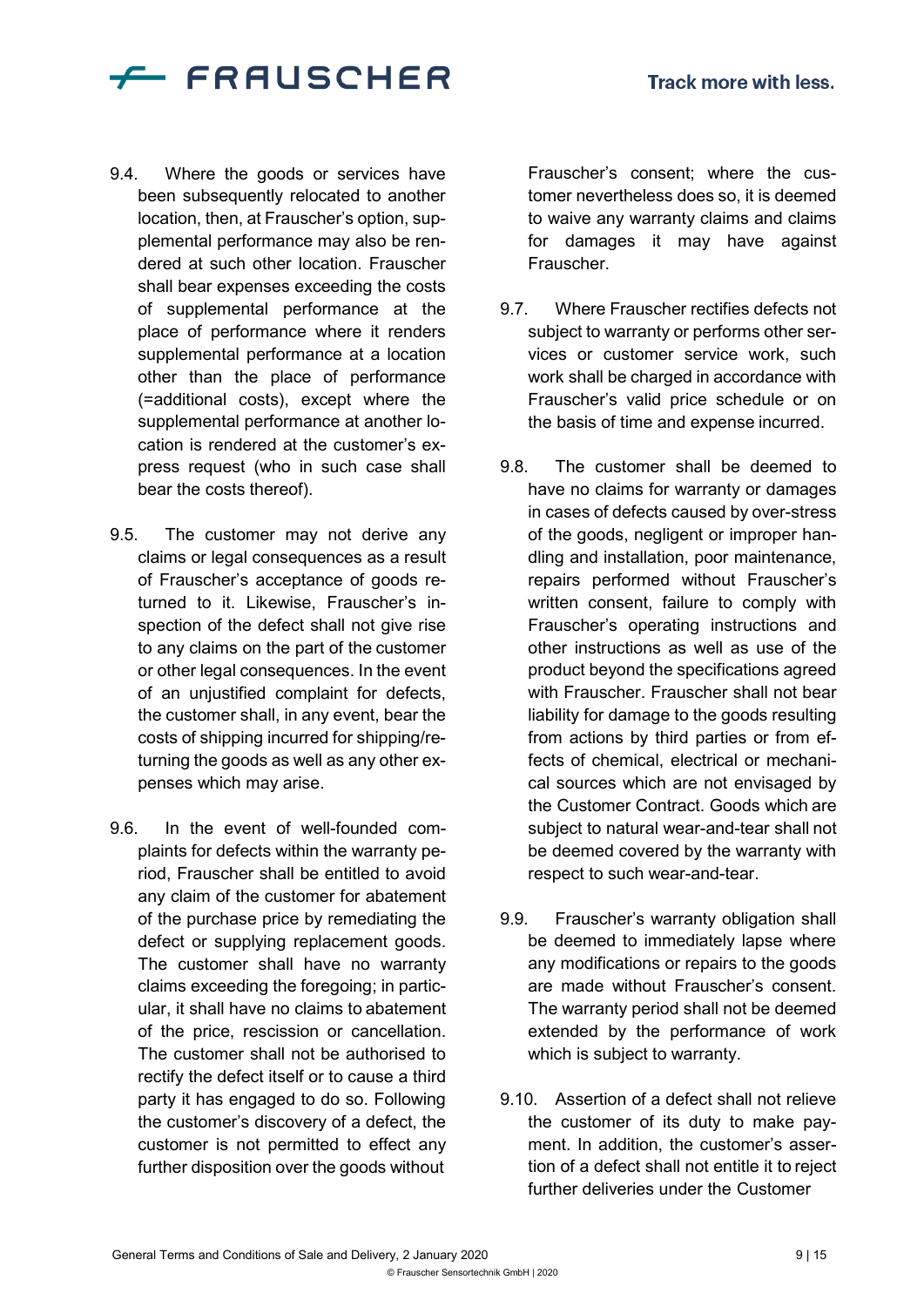

Contract with Frauscher in question, or under any other Customer Contract with Frauscher.

## **10. Liability**

- 10.1. Frauscher's liability is, as a general rule, limited to the losses for damage to the goods delivered. Frauscher shall bear no liability for any compensatory damages exceeding the foregoing, in particular, it shall bear no liability for consequential damages (such as injuries to persons or to plants/facilities (e.g. railway facilities) as a result of interruptions of operations), to the extent such damages include or relate to lost profits, pure pecuniary damages or third-party damages. Where Frauscher's warranty obligation is inapplicable based on section 9 hereof, then in such case, Frauscher shall likewise have no duty to pay compensatory damages. The foregoing shall apply even where the customer has downstream liability beyond the foregoing to its customer, other counterparties or third parties.
- 10.2. Any and all liability for damages on the part of Frauscher under this contract, such as for consequential damages for defects, damages for default of delivery, technical advice, etc. shall be deemed limited to liability for intentional acts and omissions and gross negligence. Frauscher's liability shall furthermore be limited (to the extent permitted by law) to such losses as Frauscher could have foreseen or would have been able to foresee as a potential consequence, but in any event shall be limited (except in cases of intentional acts or omissions) to the net invoice amount of the goods affected by the defect or default.

10.3. The limitation of liability envisaged under section 10.1 hereof shall not be deemed to encompass liability for defective products which is not derogable and which is independent of fault, where as a result of such defects any person is injured, killed or suffers injury to his or her health.

## **11. Product liability**

- 11.1. The customer hereby waives, now and in advance, all rights of recourse to which it would be entitled vis-à-vis Frauscher under § 12 of the Austrian Product Liability Act [PHG]. In the event the customer resells products or portions of products from Frauscher, the customer shall be obliged to impose this waiver on its end customers to the full extent. The customer shall also impose on its end customer an obligation to pass on such waiver with respect to all other subsequent customers. This duty to pass on the foregoing waiver shall apply even if the customer or a downstream purchaser of Frauscher's products uses the products to produce other products and places such other products on the market. Agreements imposing a waiver on other parties shall be drafted such that Frauscher shall acquire a direct right thereunder to assert a defence of exclusion of recourse independently against the party entitled to assert recourse under § 12 PHG in the event such party asserts a claim against Frauscher.
- 11.2. Frauscher does not warrant that the products it has delivered to the customer free of defects will be 'free of defects' within the meaning of the Austrian Product Liability Act when used as parts of products produced by the customer or its downstream customers. Frauscher shall thus bear no liability if itsproducts, which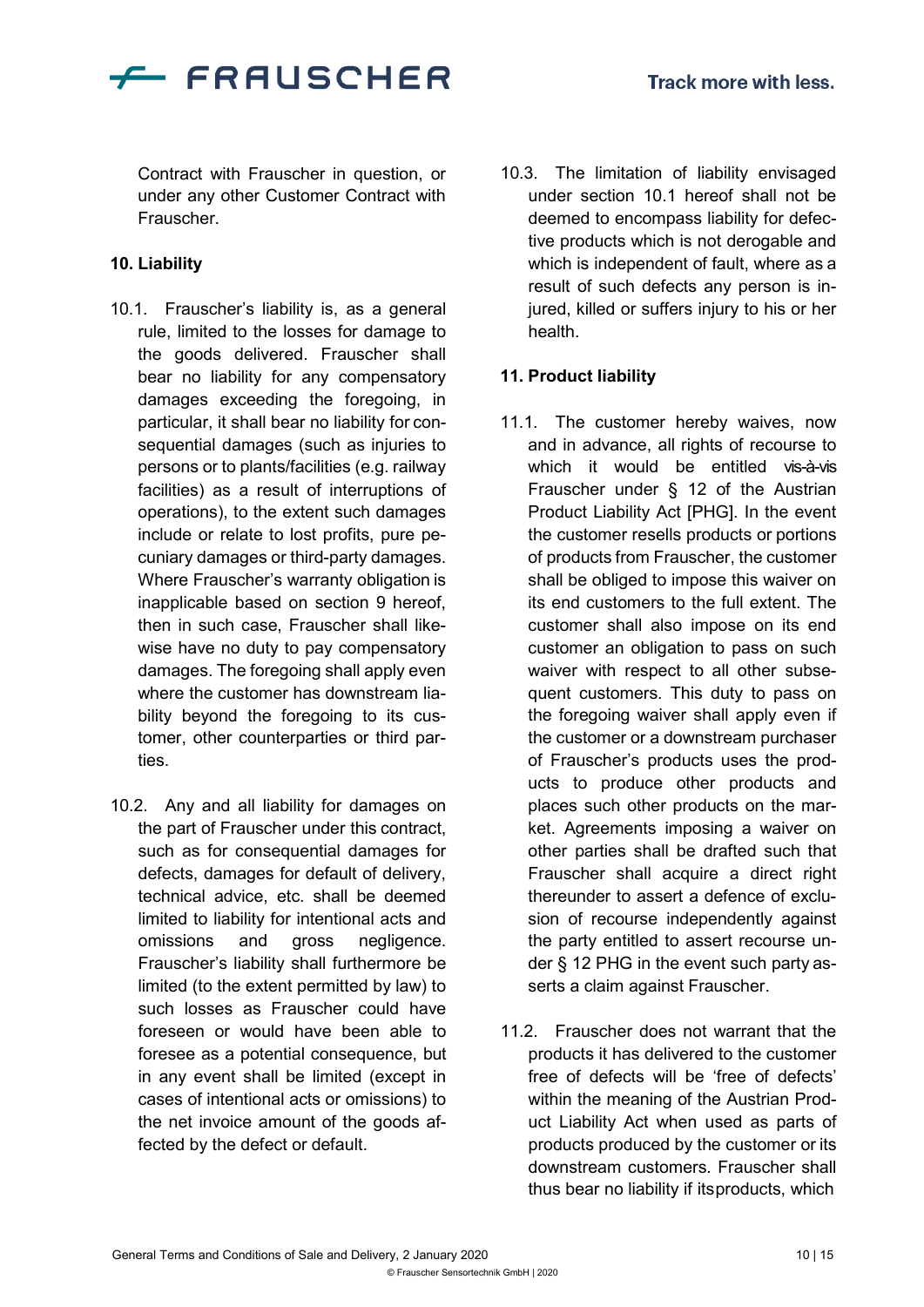

were free of defects when placed on the market, are deemed defective as a consequence of incorporation or installation into the systems or products of the customer or of the customer's downstream customers. Frauscher shall likewise bear no liability if the products placed by it on the market are deemed defective because they are produced, stored or supplied pursuant to the customer's direction (e.g. manufacturing details, specifications, plans, models or directions regarding storage or shipping).

11.3. When using or reselling the product, the customer is obliged to comply with Frauscher's user instructions, technical customer documentation (including safety-related terms of use (STU rules)), warnings and other product advice and to refrain from any and all improper manipulation of the product (e.g. disassembly, modification, heating, improper storage or shipping or any other negative impairment to product safety). Frauscher shall not be expected to anticipate any such improper manipulation or unintended use of Frauscher's products by the customer. The customer shall pass on, in full, Frauscher's product advice, warnings and other product information to its downstream customers or to such persons it permits to use the product. In the event that the customer resells products of Frauscher, the customer shall be obliged to impose the obligations agreed in this section in full on its downstream customer and also to pass on such obligation to all further downstream customers. This duty to pass on the foregoing shall apply even if the customer or a downstream purchaser of Frauscher's products uses the products to produce other products and places such other products on the market.

- 11.4. In the event that the customer learns of facts, in any way whatsoever, that cause Frauscher's products to appear to be defective within the meaning of the Austrian Product Liability Act, the customer shall notify Frauscher thereof without delay.
- 11.5. Where the customer produces new products from Frauscher's products, the customer shall ensure that the product is labelled such that it is clear to any person that neither Frauscher nor Frauscher's sub-supplier (component supplier) is the manufacturer thereof. This duty shall apply in particular to labelling on products and, where as a result of the characteristics of the product this is not possible, to labelling on the packaging of products. Rather, the customer labelling on products made from goods produced by Frauscher shall be such that it is clear who the manufacturer of the customer's product is.
- 11.6. Where the customer breaches any obligation set out in these General Terms and Conditions of Sale and Delivery, in particular, where it breaches a duty to impose an obligation on a third party, it shall indemnify and hold Frauscher harmless against all claims of third parties, to the extent such claims would not arise if such obligation were complied with.
- 11.7. In the event of any defects of title as well as any assertion of a claim against the customer or directly against Frauscher, the customer shall, in addition, indemnify and hold Frauscher harmless, irrespective of fault. In such case, the customer shall furthermore assume all costs arising therefrom, in particular the costs of any necessary enforcement of rights, and hereby undertakes to fur-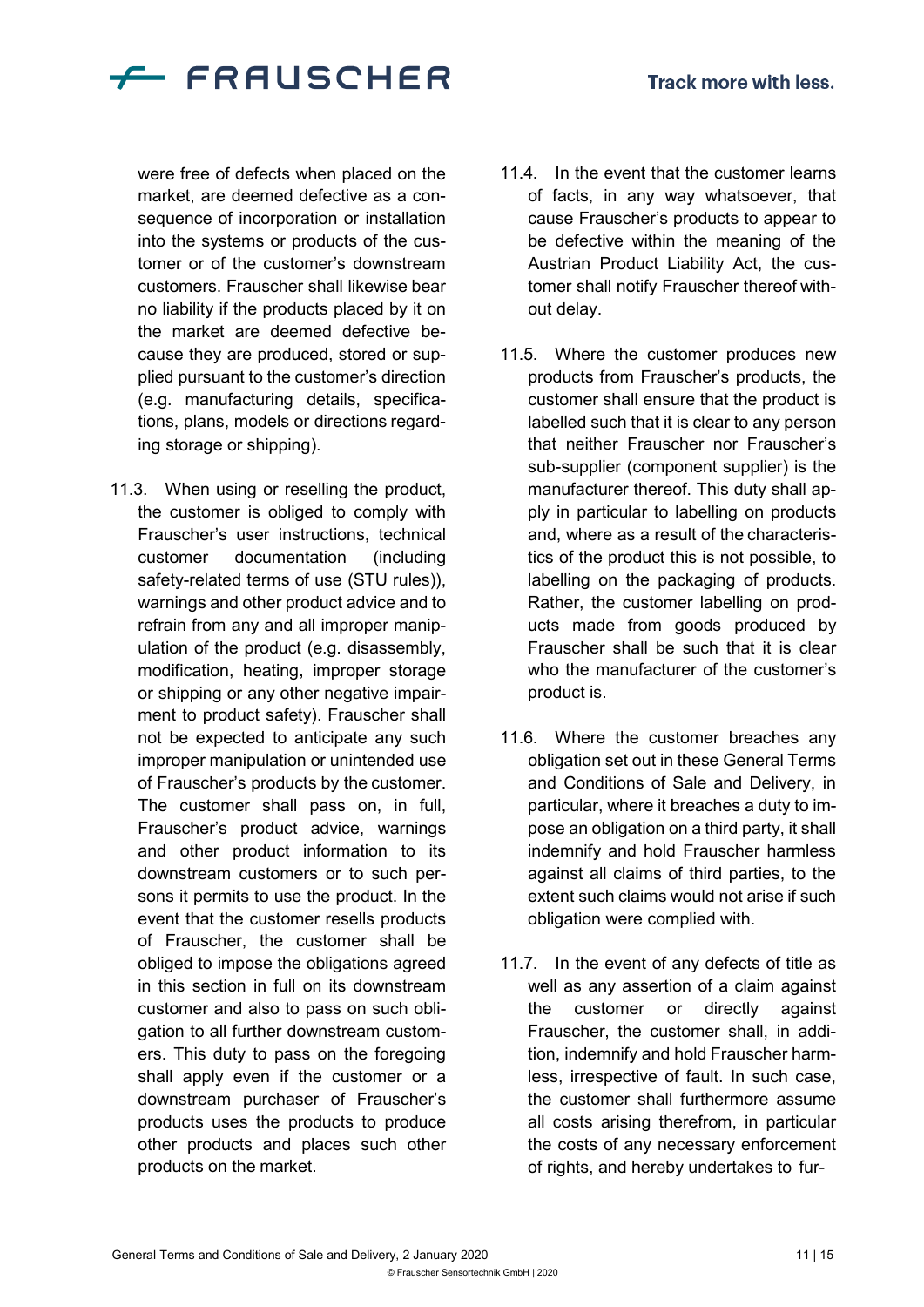

nish Frauscher with all documents expedient for this purpose. The parties shall thus also immediately endeavour to enter into a legal defence agreement.

#### **12. Recalls**

- 12.1. Where indications appear that a recall campaign for Frauscher products may be required resulting from defectiveness of the contract products, the customer shall furnish comments thereon without delay and hereby undertakes to Frauscher that it shall furnish all such information and documents as are necessary and expedient and shall inform Frauscher at all times with respect to any safety risks. The customer hereby expressly undertakes to carry out any recall campaigns which may become necessary. In the case of the customer's resale of Frauscher's products or portions thereof, the customer shall impose these duties of information and duties to conduct recall campaigns in their entirety on its downstream customers.
- 12.2. In the event that Frauscher should bear an obligation to conduct a recall campaign pursuant to the terms of the Austrian Product Liability Act or the Austrian Product Safety Act [Produktsicherheitsgesetz], the customer shall indemnify and hold Frauscher harmless with respect to all expenses arising out of or on the basis of a recall campaign of goods or products within which (Frauscher's) contract products have been integrated. To the extent that the customer is obliged to undertake or carries out a recall, the customer shall in any event indemnify and hold Frauscher harmless.

## **13. Rescission of Customer Contract**

- 13.1. The customer and Frauscher are both authorised to rescind the Customer Contract (=purchase agreement) in such cases as are set out in these GTC and as are provided by law. In addition to the cases already referenced in these GTC, Frauscher shall furthermore be entitled to rescind the contract without incurring liability if
- the delivery of the goods, the commencement or continuation of its contractual performance is rendered impossible or subject to further delay, despite a grace period having been set, due to grounds for which the customer bears responsibility;
- in the event that insolvency proceedings are commenced over the assets of the customer or dismissed for a lack of assets covering costs to the extent that rescission is permitted pursuant to the applicable insolvency rules.
- 13.2. Rescission by Frauscher may also be declared with respect to an as-yet outstanding portion of goods or services to be supplied based on one of the grounds pursuant to section 13.1 hereof.
- 13.3. Notwithstanding any possible claims for compensatory damages, in the event of rescission, Frauscher shall have a claim to payment of such goods or services as it has rendered previously, as well as for any preparatory work it has undertaken in respect of the Customer Contract.
- 13.4. The customer shall have no right to assert any claims for laesio enormis, mistake or failure of consideration or change of consideration [Wegfall oder Änderung der Geschäftsgrundlage].

#### **14. Intellectual property**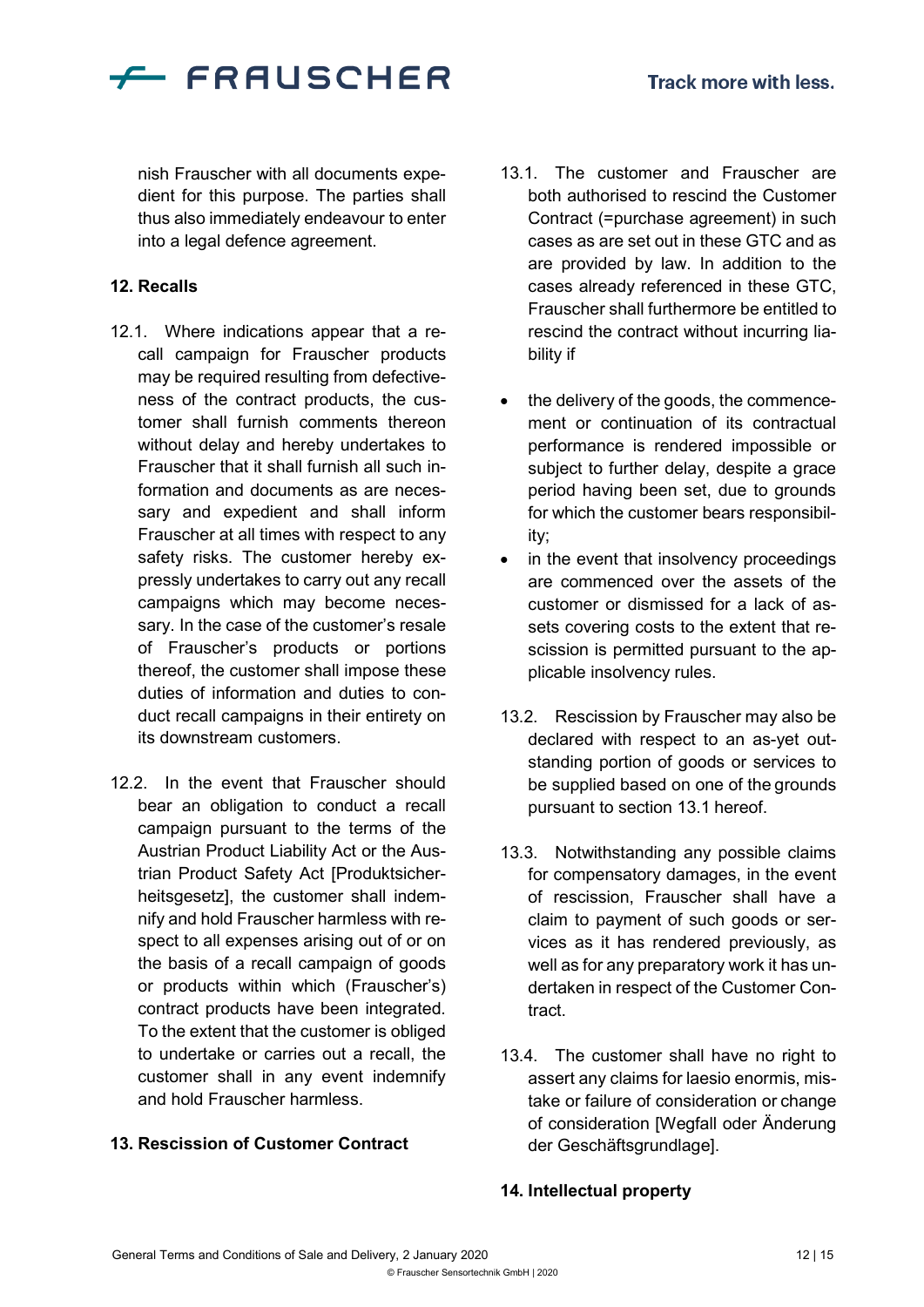

- 14.1. Frauscher or its respective licensors shall retain ownership of any and all intellectual property (including, in particular, patent rights, know-how, trademarks and other trademark-related rights, industrial design rights and utility model rights, copyrights and other intellectual property rights) to the products covered by any delivery contract as well as to improvements and developments thereto, irrespective of type, and irrespective of whether such rights have been registered or not.
- 14.2. The customer is prohibited from itself copying or having any third party copy the products covered by any delivery contract, or to undertake reverse engineering with respect to the products for such purposes. In this context, it is irrelevant whether the products covered by a delivery contract are subject to intellectual property rights or whether such intellectual property rights do not exist or no longer exist.
- 14.3. Where a third party asserts a claim against the customer for an infringement of intellectual property by products covered by a delivery contract, the customer shall notify Frauscher thereof without delay in writing, attaching all information and documents it has in this regard. In such case, Frauscher shall be entitled, following written notification to the customer, to render decisions as to the measures needed to defend its rights visà-vis the third party, at Frauscher's own cost and expense, irrespective of whether such measures are extrajudicial or litigation-oriented, and to issue the necessary instructions for this purpose to the customer.
- 14.4. The customer shall notify Frauscher of all infringements of Frauscher's intellectual property which have come to its knowledge in the course of its business operations without delay and attaching all information and documents it has in this regard.
- 14.5. The customer shall indemnify and hold Frauscher harmless in the event of any claims asserted by third parties due to an infringement of intellectual property rights based on documents, drawings, models and other documentation furnished by the customer to Frauscher.

## **15. Technical advice**

Any and all technical advice provided by Frauscher, either in writing or verbally, shall not be deemed binding on Frauscher, and shall not relieve the customer of its own duty to inspect any delivery of goods for their fitness for their intended use.

## **16. Fair Competition, Trade Control and Compliance**

- 16.1. The Customer shall observe the rules of fair competition and act towards Frauscher in good faith.
- 16.2. The Customer shall comply with U.S., EU, and any other applicable economic sanctions and export controls laws, including without limitation, the laws administered or enforced by the U.S. Department of Treasury Office of Foreign Assets Control, the U.S. Department of State, the U.S. Department of Commerce, and the European Union. In the course of fulfilling its obligations and/or providing services under Customer Con-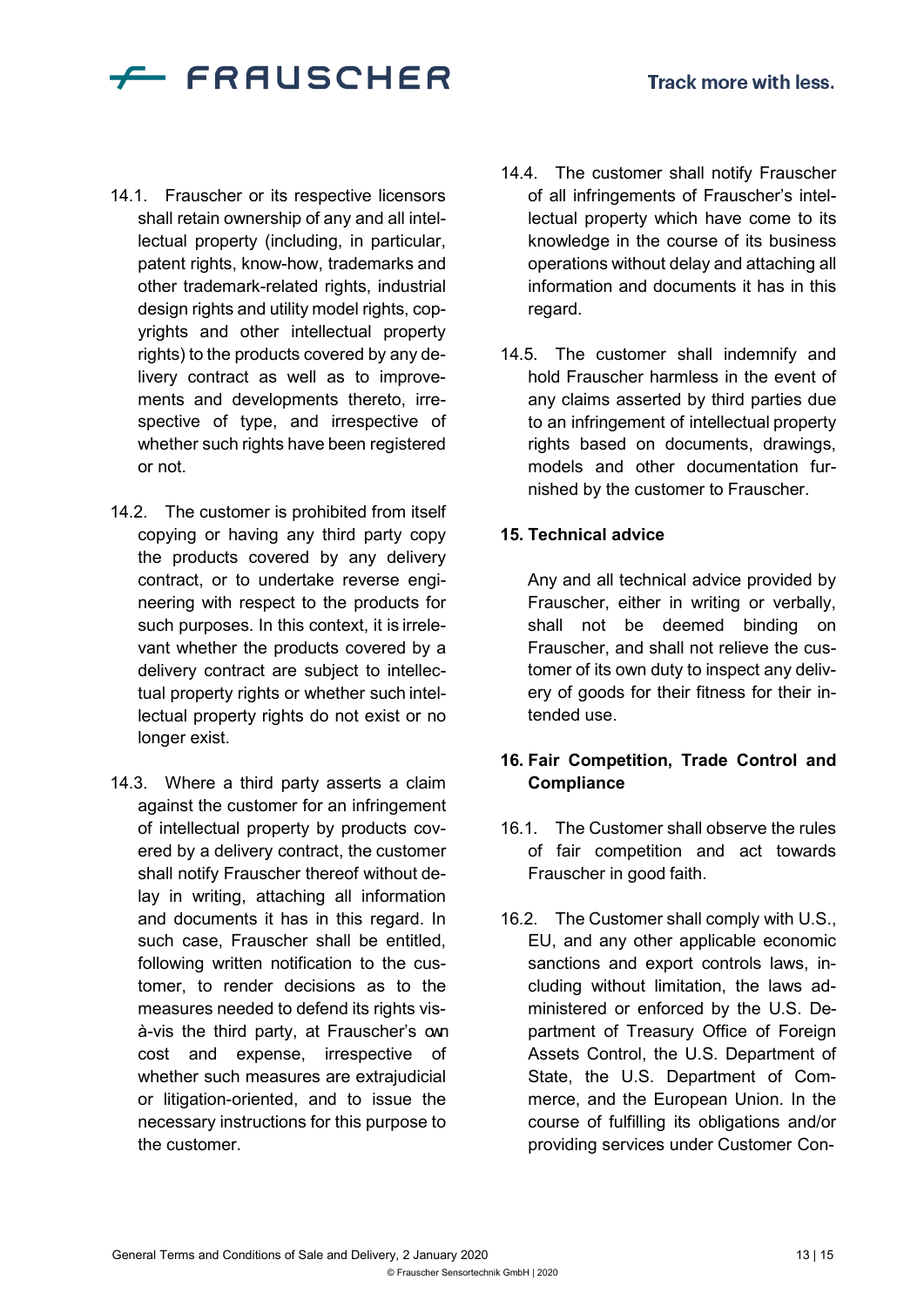

tracts, the Customer shall provide confirmatory details at the request of Frauscher.

- 16.3. The Customer undertakes not to directly or indirectly, offer, promise, grant or solicit any undue payments or other advantage in the course of fulfilling its obligations and/or providing services under Customer Contracts. The Customer shall assure that all employees, officials and employees of their private partners shall comply with these provisions.
- 16.4. The Customer shall indemnify, protect and hold Frauscher, its agents, customers or other suppliers harmless against any claims, losses, profits, royalties, damages and expenses, including actual attorney fees, which may arise out of any claim of infringement of any nature or unfair competition or otherwise based on any of the above, including any settlement thereof. Frauscher may be represented and actively participate in any suit or proceeding arising out of any such claim and the Customer shall pay all costs of such representation.

## **17. Prescription**

The limitation period for claims for defects of goods supplied by Frauscher (including any recourse claims under § 933 ABGB) as well as for any claims for damages or other claims against Frauscher shall be twelve months.

## **18. Place of performance, jurisdiction and venue, applicable law**

18.1. The place of performance for all liabilities under this business relationship shall be 4774 St. Marienkirchen, Austria.

18.2. Any and all disputes between Frauscher and the customer arising from any legal relationship based on these GTC, any disputes regarding the formation of a Customer Contract per se, any disputes as to the validity of these GTC, shall be finally settled under the Rules of Arbitration and Conciliation of the International Arbitral Centre of the Austrian Federal Economic Chamber in Vienna (Vienna Rules) by a sole arbitrator or by an arbitral tribunal consisting of three arbitrators. The language of arbitration is German; the place of arbitration is Vienna.

However, Frauscher shall be entitled at any time, as a claimant, also to have recourse to the ordinary courts, at its option, and to assert claims against the customer as well as in the court at the location of Frauscher's registered office with subject-matter jurisdiction over the dispute, i.e. either the Schärding District Court or the Ried im Innkreis Regional Court.

18.3. This contract shall be governed by Austrian law, excluding the conflicts-oflaw provisions thereof. The parties hereby exclude any application of the United Nations CISG. Unless otherwise agreed in writing, for purposes of interpreting the clauses of contract used by the parties, the most recent valid version of INCOTERMS shall apply.

## **19. Confidentiality, data protection**

19.1. The customer hereby undertakes to keep confidential all such information regarding Frauscher or the subject-matter of the contract as comes to its knowledge in connection with the contract, to the extent such information is not generally known or has come to its knowledge in